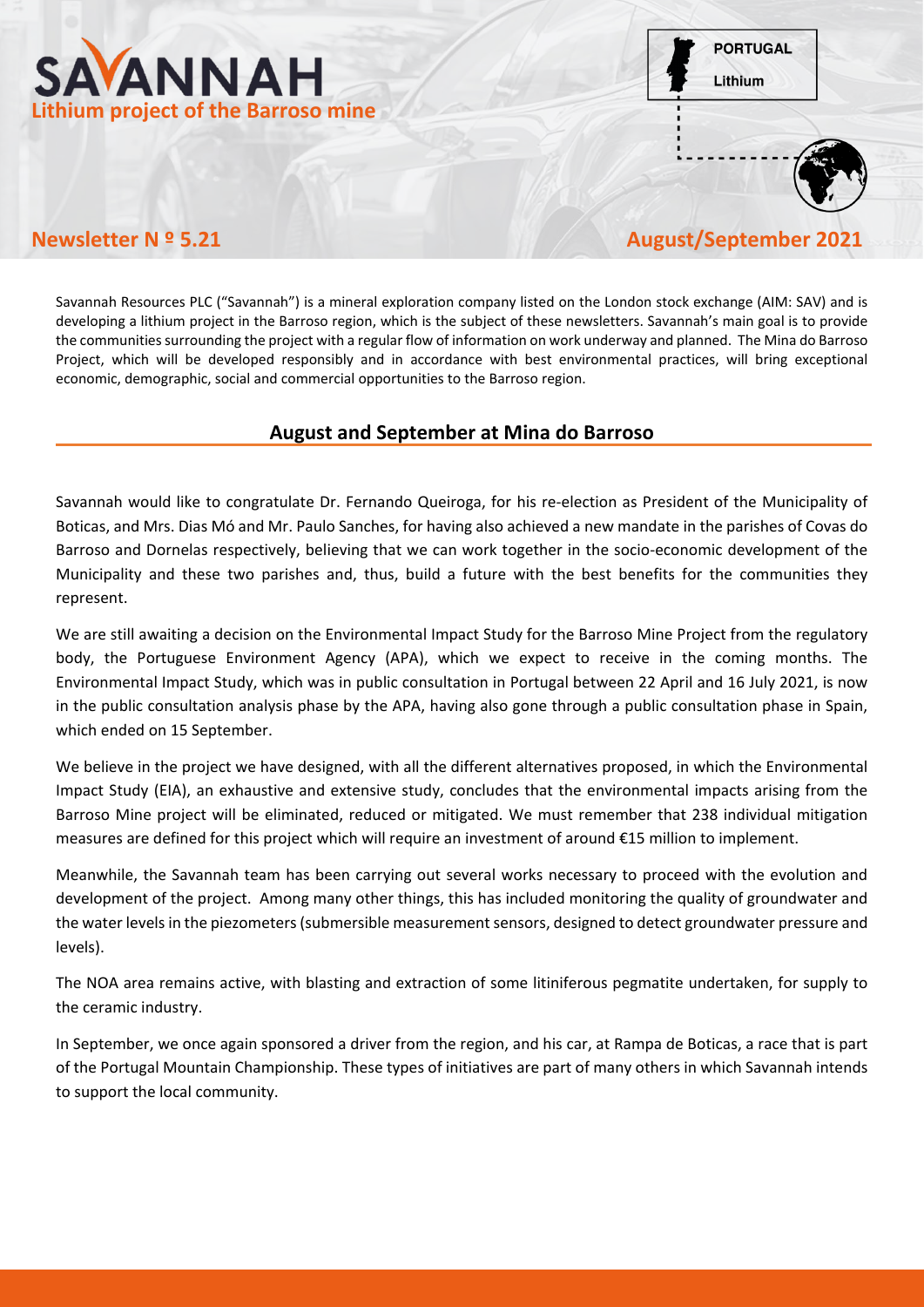

Savannah designed the Barroso Mine project and intends to implement its plans to ensure its responsible operation. Mina do Barroso, through the application of best environmental practices, will actively promote the elimination or mitigation of any environmental and social impact at all stages of its operation. As a pioneer project with the implementation of a monitoring system through a network of sensors, communities will also have the opportunity to observe in real time, the evolution of some of the works, as well as the levels of noise, dust and other environmental parameters, which are being monitored.

The adoption of this real-time monitoring system will allow the recording of the data issued which, in addition to serving for consultation at the time or future analysis, will be the fundamental support for the project's technical team in quickly identifying and efficient controlling any extraordinary situations that may, by chance, occur.

Available through a mobile app that will be created for this purpose when preparing for the start of operations, the display of this data in real time will bring relevant content to the entire community in a practical, fast and transparent way, which will give them greater reassurance over the course of operations.

Savannah remains focused on disseminating accurate and detailed information about the Barroso Mine project, and our aim is to create strong and lasting links with local populations. This is reflected in the strategy designed to deliver real benefits, which take into account the long duration of the project in the region, and which will be discussed locally so that it is fully tailored to the particular needs of the community.

The Barroso Mine project also factors in the development of the region. Our long term presence will support the sustainable development of this area, working closely with the various local authorities and entities over time.

We believe we have designed an important project for the northern region of Portugal, based on innovation and technology, which will be an important economic driver and bring prosperity, namely through the creation of new jobs and businesses for the region.

Savannah has been developing an information campaign to ensure that everyone has access to authentic and factual information about the Barroso Mine project. We are aware that there is a great interest from all in the Project, as demonstrated by the attention given to it by the various regional, national and even international media. It is indeed an important topic, and Savannah is always available to provide information, which we consider essential for everyone to know in detail about the Barroso Mine project.

We would like to remind you that the Community Information Centre in Covas do Barroso has a 3D model of the project available, which allows for a closer view of the reality of how this project will be built. This is the ideal place to